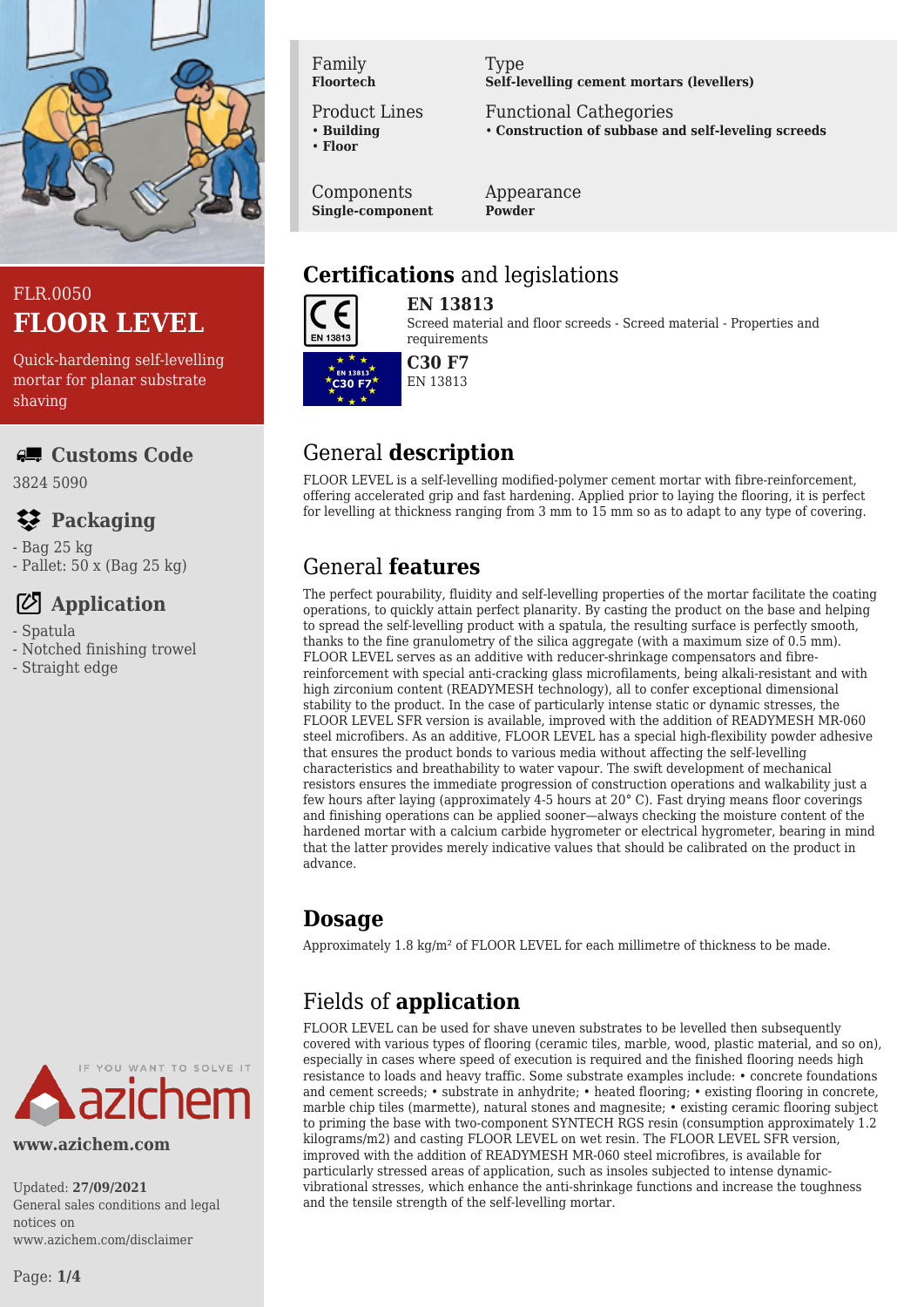### Basic **features**

Max. recommended thickness: Maximum diameter of aggregate: *0.5 mm 15 mm* Min. recommended thickness: Mix with water: →l← *3 mm 19 %* Nonflammable  $\overline{\nabla}$  Pot-life: *20 min* Shelf-life: Temperature of use: *6 months +5 / +30 °C* UV-resistant **Available colours** Gray

## **Technical** specifications

| Bonding force $(EN 1015-12)$ : > 2 MPa                                          |
|---------------------------------------------------------------------------------|
| Capillary absorption (UNI EN 13057): $0.35 \text{ kg/(m}^2 \cdot \text{h}^0.5)$ |
| Chloride content (UNI EN 1015-17): $< 0.01$ %                                   |
| Compressive strength after 01 day (EN 12190) : $>$ 4 MPa                        |
| Compressive strength after 28 days (EN 12190) : $>$ 38 MPa                      |
| Density (UNI EN 1015-6): 2050 kg/m <sup>3</sup>                                 |
| Flexural strength after 28 days (EN 196): $> 8$ MPa                             |
| Flexural strength at 01 day (EN 196): $> 2$ MPa                                 |
| Permeability to water vapor $\mu$ : 40                                          |
| $pH:$ > 12                                                                      |
| Setting time: 40-60 min                                                         |
| Static elastic modulus (EN 13142): 18000 MPa                                    |

### Tools **cleansing Applicable** on

- Water Concrete
	- Tiles
	- Floor screed
	- Bricks
	- Natural stones

### Substrate **preparation**

The surfaces on which the product is to be applied must be cleaned of dust, free from contamination, paints, loose and crumbly parts, and so on. Adopt effective mechanical measures to remove residues that could impact upon product adhesion. On media with standard absorption, slightly wet the base with water to clean the surface and favour the bonding of FLOOR LEVEL. When the base is particularly absorbent, weak and crumbly or whereby it is not possible to slightly wet, prime the surfaces with the special aqueous resin dispersion BOND PLUS, preferably spreading the product with a rigid-bristle brush to promote penetration into the base. On surfaces primed with BOND PLUS, FLOOR LEVEL must be applied "wet-on-wet" as soon as priming is performed, with a BOND PLUS consumption of approximately 200 grams/m2. On non-absorbent, vitrified, ceramised bases—such as ceramic or klinker tiles—prime surfaces with the bicomponent SYNTECH RGS resin (with a consumption of 1.2 kilograms/m2) and apply FLOOR LEVEL onto the resin whilst still fresh. FLOOR LEVEL is pumpable but, since the product has accelerated grip, the jet must be continuous and without interruption (with the pump to be entirely emptied before any stoppage to the pumping lasting more than 10 minutes).



**www.azichem.com**

Updated: **27/09/2021** General sales conditions and legal notices on www.azichem.com/disclaimer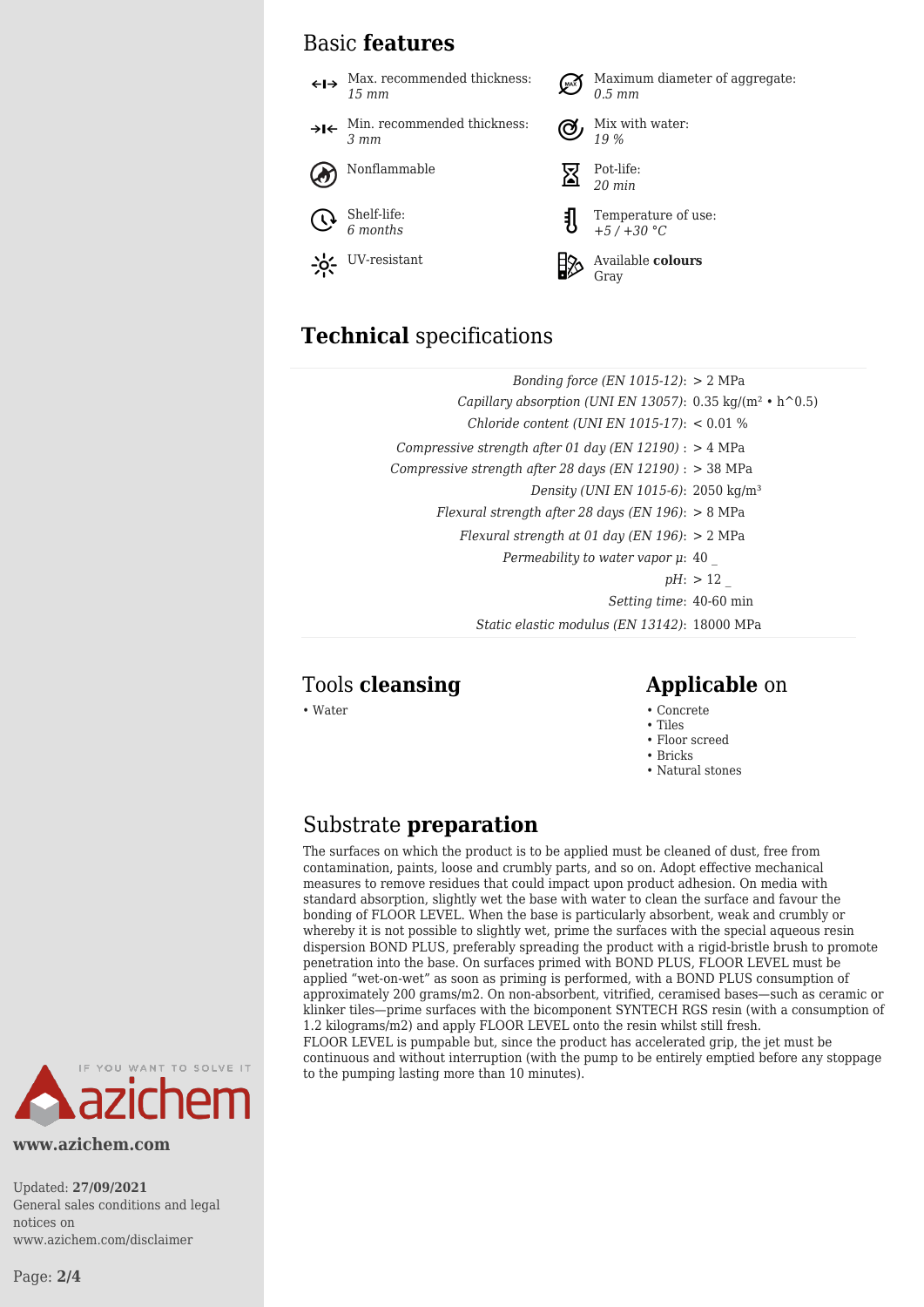#### **Instructions** for use

Mix with a triple-helix paddle with a high rotational count or with a vertical axis mixer. Put 2/3 of the total water for the mixture into the mixer, gradually adding the product and the remaining water, stirring for about 2-3 minutes until obtaining a homogeneous mixture with fluid consistency. The mixture must contain from 18% to 20% water by weight (from 4.5 litres to 5.0 litres per 25-kilogram bag). Strain the mixture thus obtained onto the surface and spread with a rubber squeegee, standard metal spatula or toothed spatula (angled to obtain the desired thickness). Thanks to its perfect self-levelling characteristics, FLOOR LEVEL immediately fills the grooves left by the toothed spatula and eliminates small imperfections caused by the passage of the spatula (spatula markings). Finish the adjustment and smoothing operations within 20 minutes. The product has accelerated grip and hardening, meaning there should be no pause between mixing and application. The product cures in around 45 minutes and is walkable after a few hours.

#### **Storage** and preservation

Store the product in its original packing, in a fresh and dry environment, avoiding frost and direct sunlight. Inadequate storage of the product may result in a loss of rheological performance. Protect from humidity.



## Warnings, Precautions and **Ecology**

The general information, along with any instructions and recommendations for use of this product, including in this data sheet and eventually provided verbally or in writing, correspond to the present state of our scientific and practical knowledge.

Any technical and performance data reported is the result of laboratory tests conducted in a controlled environment and thus may be subject to modification in relation to the actual conditions of implementation.

Azichem Srl does not assume any liability arising from inadequate characteristics related to improper use of the product or connected to defects arising from factors or elements unrelated to the quality of the product, including improper storage.

Those wishing to utilise the product are required to determine prior to use whether or not the same is suitable for the intended use, assuming all consequent responsibility.

The technical and characteristic details contained in this data sheet shall be updated periodically. For consultation in real time, please visit the website: www.azichem.com. The date of revision is indicated in the space to the side. The current edition cancels out and replaces any previous version.

Please note that the user is required to read the latest Safety Data Sheet for this product, containing chemical-physical and toxicological data, risk phrases and other information regarding the safe transport, use and disposal of the product and its packaging. For consultation, please visit: www.azichem.com.

It is forbidden to dispose of the product and/or packaging in the environment.



**www.azichem.com**

Updated: **27/09/2021** General sales conditions and legal notices on www.azichem.com/disclaimer